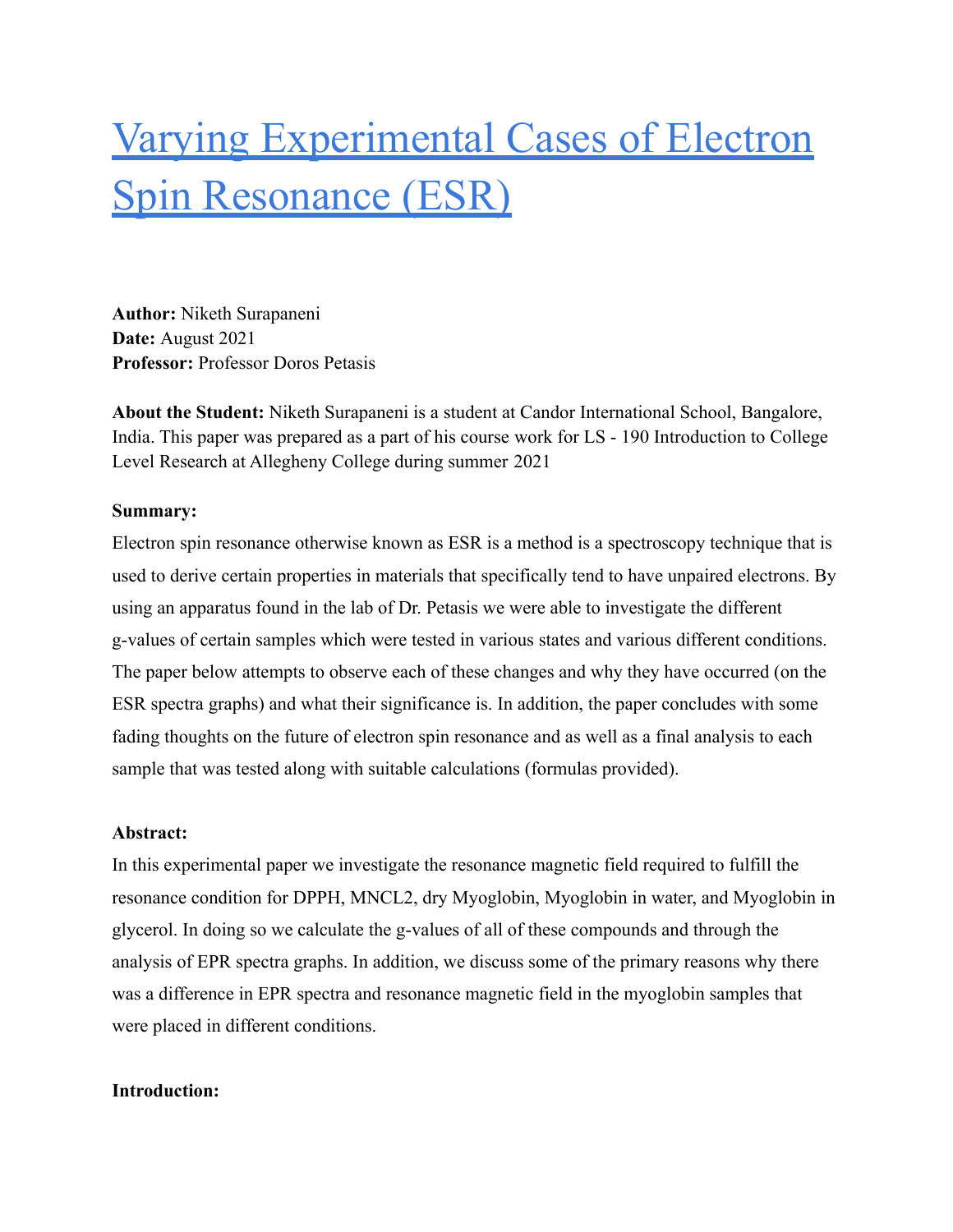The world being a vast and unknown place, discovery and research is not only needed but encouraged. Whether it be the works of Aristotle in the philosophical realm or the work of Newton in his shaping of the physics world, this quest for knowledge will forever remain unrelinquished. Thus leading us to the overall usage and requirement for such a study known as electron spin resonance. This phenomenon is a spectroscopy based procedure that allows scientists and researchers to understand further information about elements and compounds with unpaired electrons. Through the usage of this technique and the collection of various values known as g-values, the science world is able to collect information regarding certain systems' oxidation states, complex ions that may be bonded to them, as well as their spin state, and how given ions interact within the lattice of cations and delocalised electrons. This is all thanks to Yevgeny Zavoisky who introduced ESR analysis/probing to the science world in 1945. Through his instrumental first report that was published, paired with the development of the study into the worlds of quantum chemistry from 1960 to 1970, and finally the usage of ESR in the medical and pharmaceutical industry ESR was able to go from a small seemingly useless analysis technique to that of the biggest points of research in the modern science world today. The significance of this method lies in the fact that we are able to interact with that of microscopic electrons and atoms on a macroscopic scale using our given ESR apparatus. This magic-like feat takes advantage of the fact that these materials are paramagnetic and possess that of unpaired electrons, which allows scientists to exploit the electron spin resonance method to gain a deeper understanding of how specific compounds are composed and why they may exhibit certain properties. All in all, this leads us back to the main agenda and motivation of using such a study and even writing this paper, in which we will conduct electron spin resonance experiments upon samples such as DPPH, manganese chloride, and more with a primary purpose of understanding their unique properties. Hence, through the use of our apparatus we aim to define and calculate certain g-values for different compounds, similar compounds in different solvents, as well as detect the presence of certain unique structures based on the magnitude of resonance magnetic field and the shape of the EPR spectra first-derivative and original curve..

### **Background Knowledge:**

Some things to comprehend before delving into the paper first include the idea of a physicist known as Pieter Zeeman in an effect regarded as the 'Zeeman effect'. In this phenomenon, we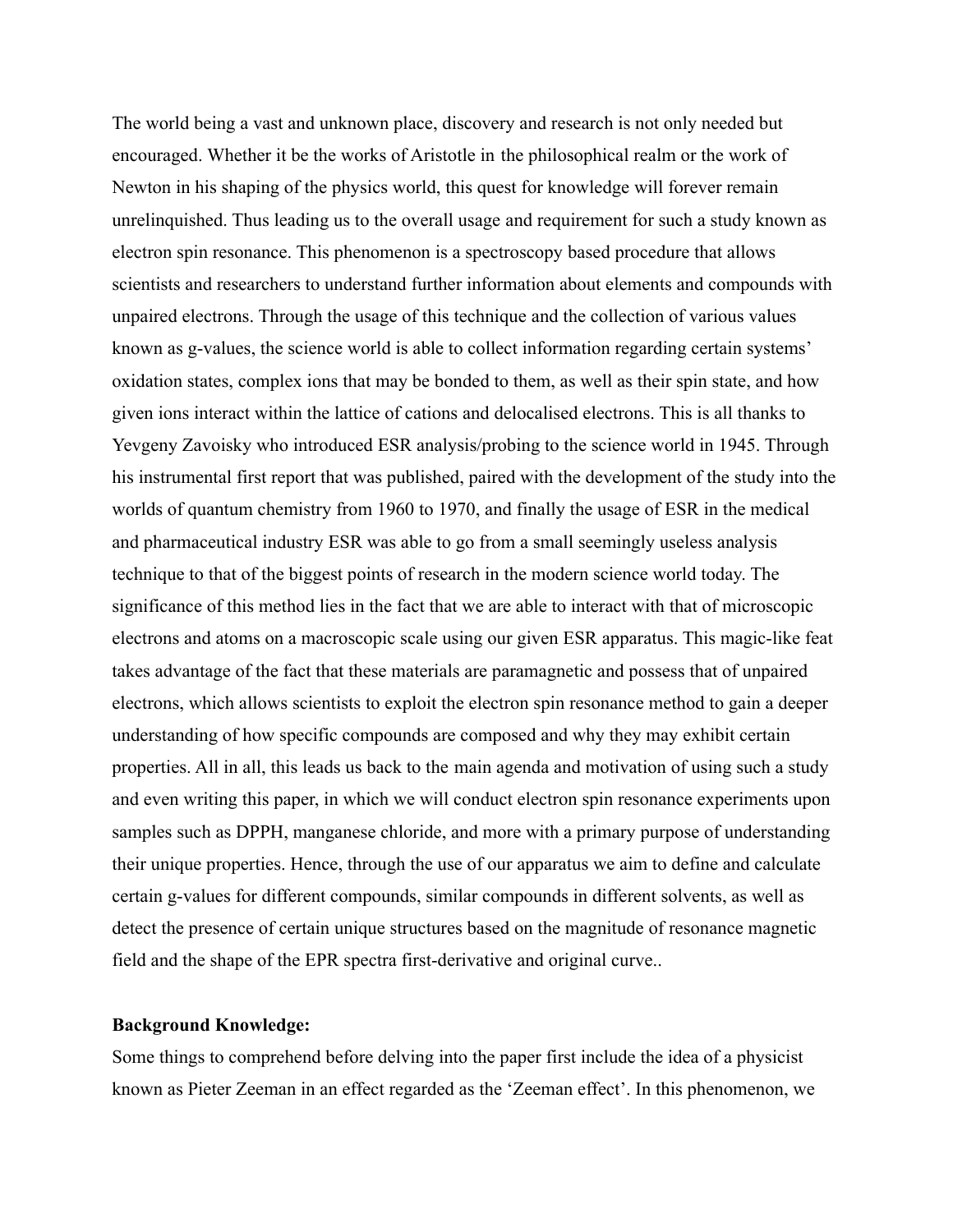can observe a splitting of atomic orbitals as a result of an external magnetic field applied on the given substance's atoms and electrons. This splitting of the orbitals can be seen in Figure 1.1 below.

#### **Figure 1.1**



In this diagram we can observe a graph with axes of energy (y-axis) and external magnetic field (x-axis) that shows us that as the external magnetic field is increased there is a splitting of the energy levels that occurs. This splitting in energy levels allows electrons from the lower ground state to be able to transition to a higher excited state if and when they are supplied a given amount of energy. In our experiment, we will be utilizing a Klystron to produce microwave radiation that can be absorbed by the sample being tested. This sample will be able to absorb the radiation and go to an excited state only if the external magnetic field that is applied to it goes through a certain value specific to its characteristics and properties that we call a resonance condition. We can use this frequency value along with the external magnetic field that fulfilled the resonance condition to solve for this aforementioned unitless value 'g' using the expression on the right ( $hv = \Delta E = g\mu_b B_0$ ) or ( $g = 0.71449 \frac{v}{B_0}$ ) known as the EPR resonance condition expression. However, in order to find this magnetic field value  $B_0$  we must procure a graph of what is called an EPR resonance line which can be seen in Figure 1.2 below.

## **Figure 1.2**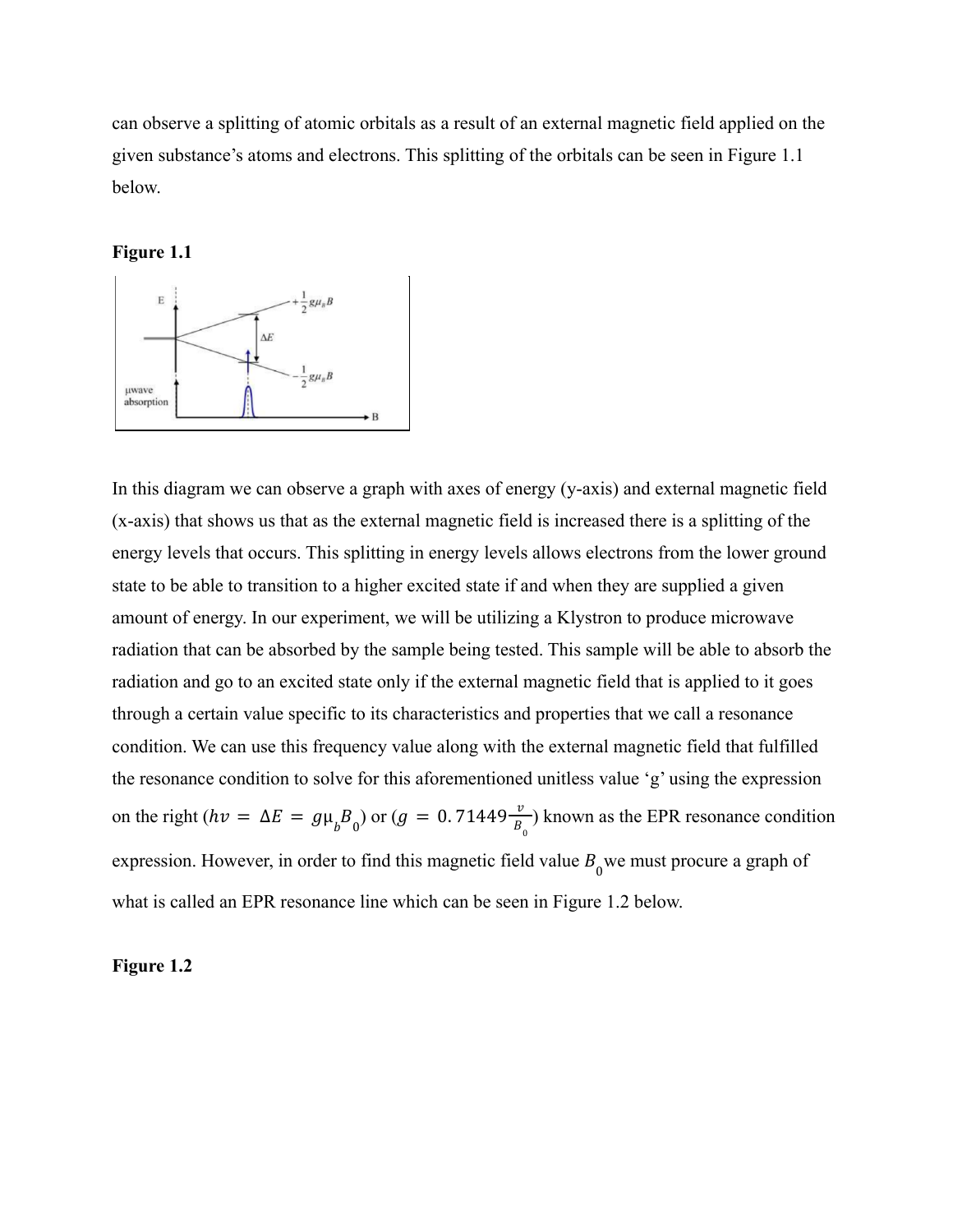

Without the use of a spectrometer (on our machine) we would receive a 'bell-shaped' curve that displays the absorption signal as a function of the external magnetic field applied. However, when we use this spectrometer, it supplies us with a first-derivative graph that gives the required value,  $B_0$ , by marking the magnetic field value for which the signal derivative crosses the baseline value that it began with. On these graphs there are two types of EPR spectra that can occur, the first being an isotropic curve (Figure 1.2) which has equivalent g-values for all the different orientations in space, and the second being an axial which creates different width size curves that correspond to different g-values for different orientations ( $g_x$ ,  $g_y$ , etc.). In addition to this, structures that have additional splitting after the separation caused by the external magnetic field as a result of interaction of the nuclei with unpaired electron spins are known as hyperfine structures. This additional splitting has a sort of pattern which can be modelled by the equation  $(2I + 1)$  where I is the spin of the nuclei interacting with that of the electron spins, which creates an array of energy levels for the given compound as can be seen in Figure 1.3 below.

# **Figure 1.3**



These energy levels are a direct result of the increased amount of transitions available from the ground state (bottom) to the excited state (top) (when modelling such transitions one must keep in mind that a change in  $m_s$  is 1 and the net change in  $m_1$  is 0 as can be seen on the graph above). This rise in equanimous available transitions causes the absorption derivative-external magnetic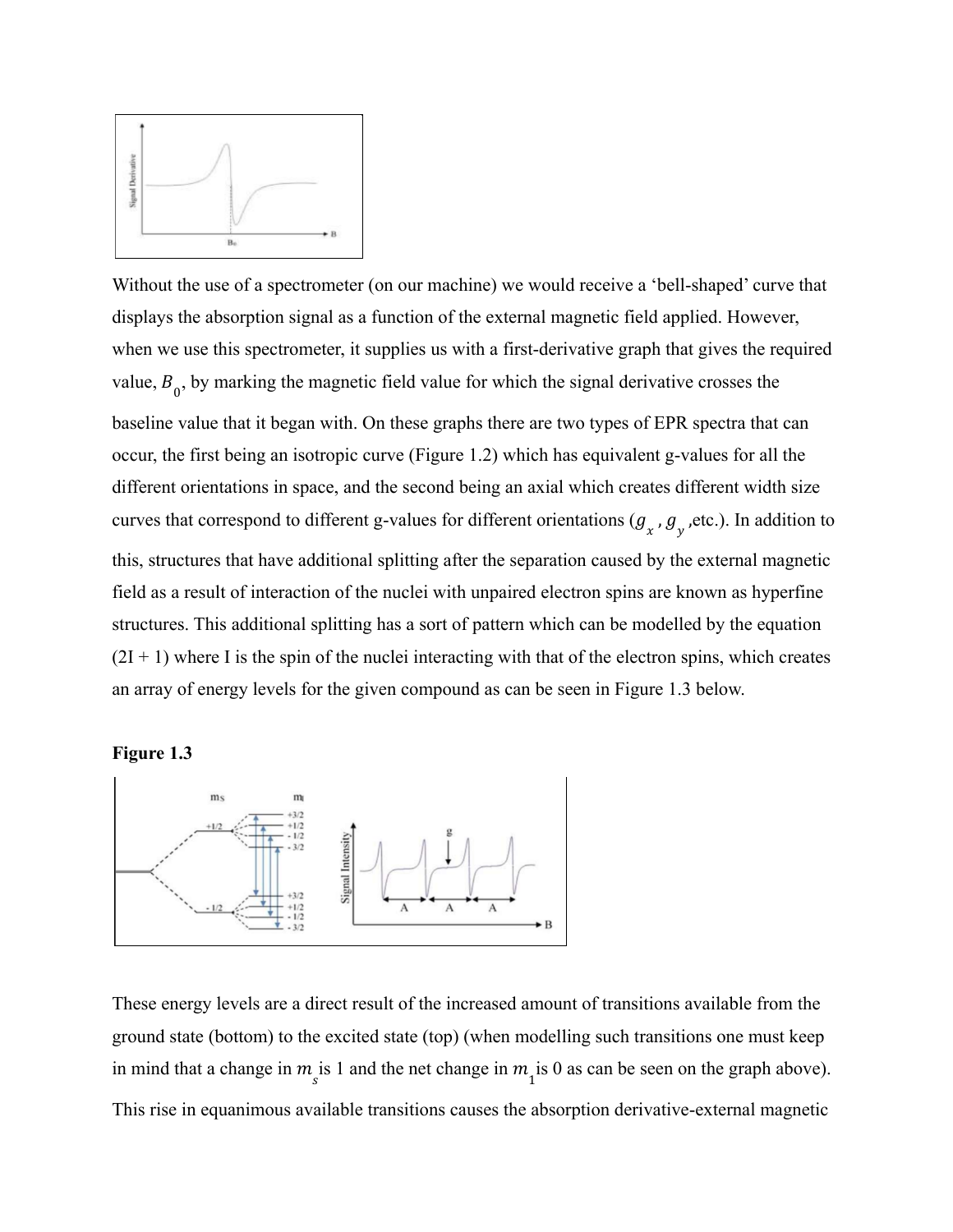field graph to have more EPR lines of equal g-values but with a separation known as 'A' more commonly called the hyperfine constant. An additional factor that changes the overall shape of the EPR spectra as well as the orbital splitting include that of the nature of a complex ion's ligands and the total spin state of the compound. Complex ions are paramagnetic metal ions that are covalently bonded (coordinate bonds) to that of groups with a lone pair of electrons. The electrostatic field created by the ligands causes interactions between the metal ions depending upon the geometry and number of ligands attached to the paramagnetic ion. This interaction will be higher for one set of orbitals than the other and hence create a splitting. The size of this splitting as seen in Figure 1.4 is defined by the total spin state of the specific compound at hand.

### **Figure 1.4**



#### **Setup/Procedure:**

The apparatus used in the experiment consists of a Varian E-3 X Band EPR Spectrometer which can be seen with labels in the image below. It functions with a frequency range of 8.5 - 12 GHZ and with a temperature range from 80 Kelvin all the way till room temperature. To understand the process of operating the Varian E-3 for room and low temperature refer to Figure 1.6 below accompanied by Table 1.1 and a short description of low temperature trial procedure.

#### **Figure 1.6**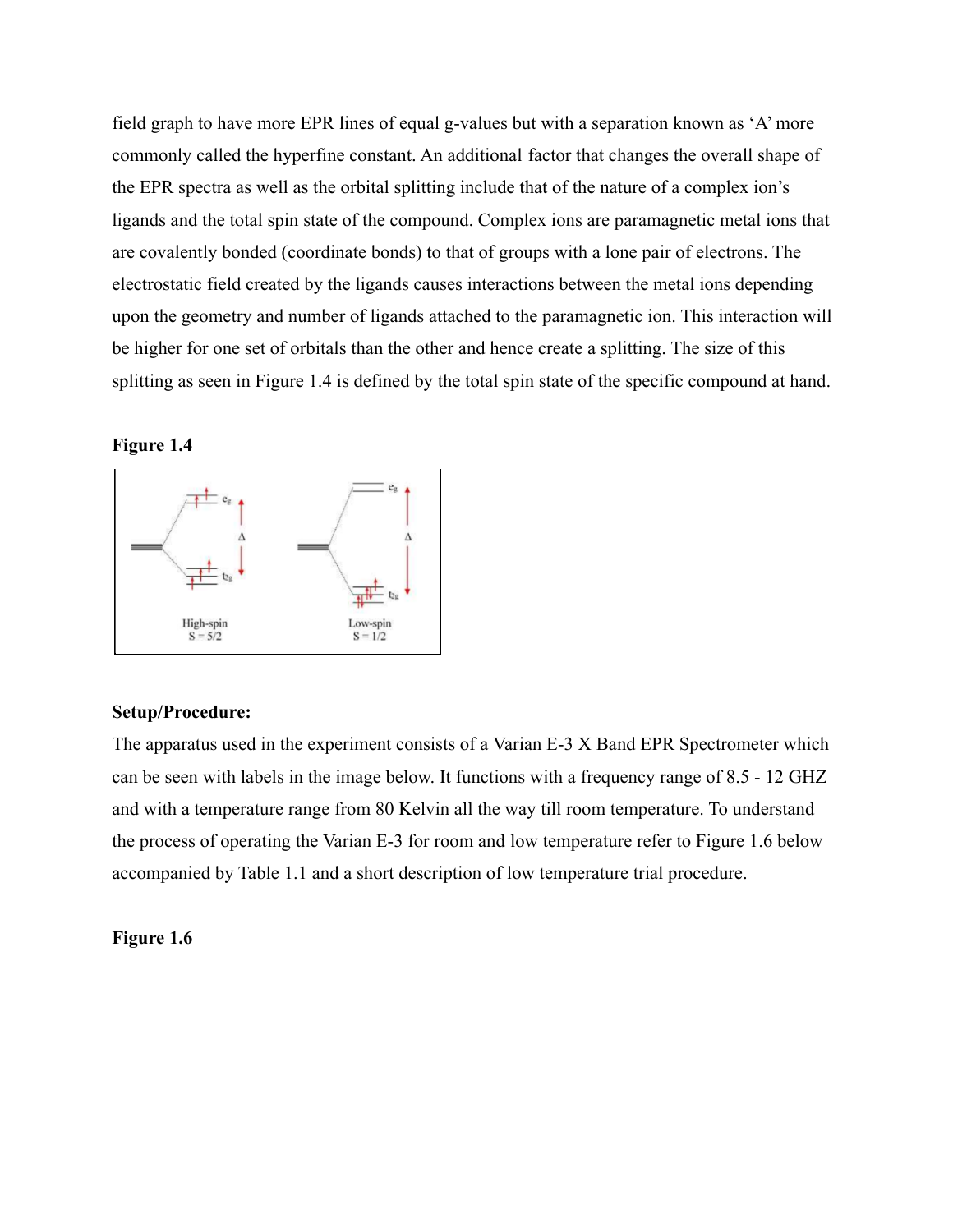

**Table 1.1 (Room Temperature Trial)**

| <b>Step Number</b> | Part of<br><b>Apparatus</b> | Location<br>(Number) | Procedure                                                                                                                                      |
|--------------------|-----------------------------|----------------------|------------------------------------------------------------------------------------------------------------------------------------------------|
|                    | Fume Hood                   | N/A                  | Switch on the coolant water to make sure<br>that the magnet being used does not<br>overheat.                                                   |
| $\overline{2}$     | Spectrometer                | N/A                  | Can both be turned on for a room                                                                                                               |
|                    | Universal<br>Counter        | (1)                  | temperature scan.                                                                                                                              |
| 3                  | Frequency Knob              | (2)                  | Set to channel three.                                                                                                                          |
| $\overline{4}$     | Intensity Knob              | (3)                  | The intensity of the oscilloscope must be.<br>shifted all the way rightward such that a<br>signal shows up.                                    |
| 5                  | Cavity                      | (4)                  | Place a sample inside (after the signal<br>shows up on the screen).                                                                            |
| 6                  | Mode Knob                   | (5)                  | Must be turned to TUNE.                                                                                                                        |
| $\overline{7}$     | Frequency Knob              | (2)                  | Adjust the position of the dip such that it is<br>in line with the black line of the<br>oscilloscope.                                          |
| 8                  | Coupling<br>Iris/Teflon Rod | (6)                  | Turn the Teflon rod (which controls the<br>position of the coupling iris) clockwise or<br>anticlockwise until the dip reaches the<br>baseline. |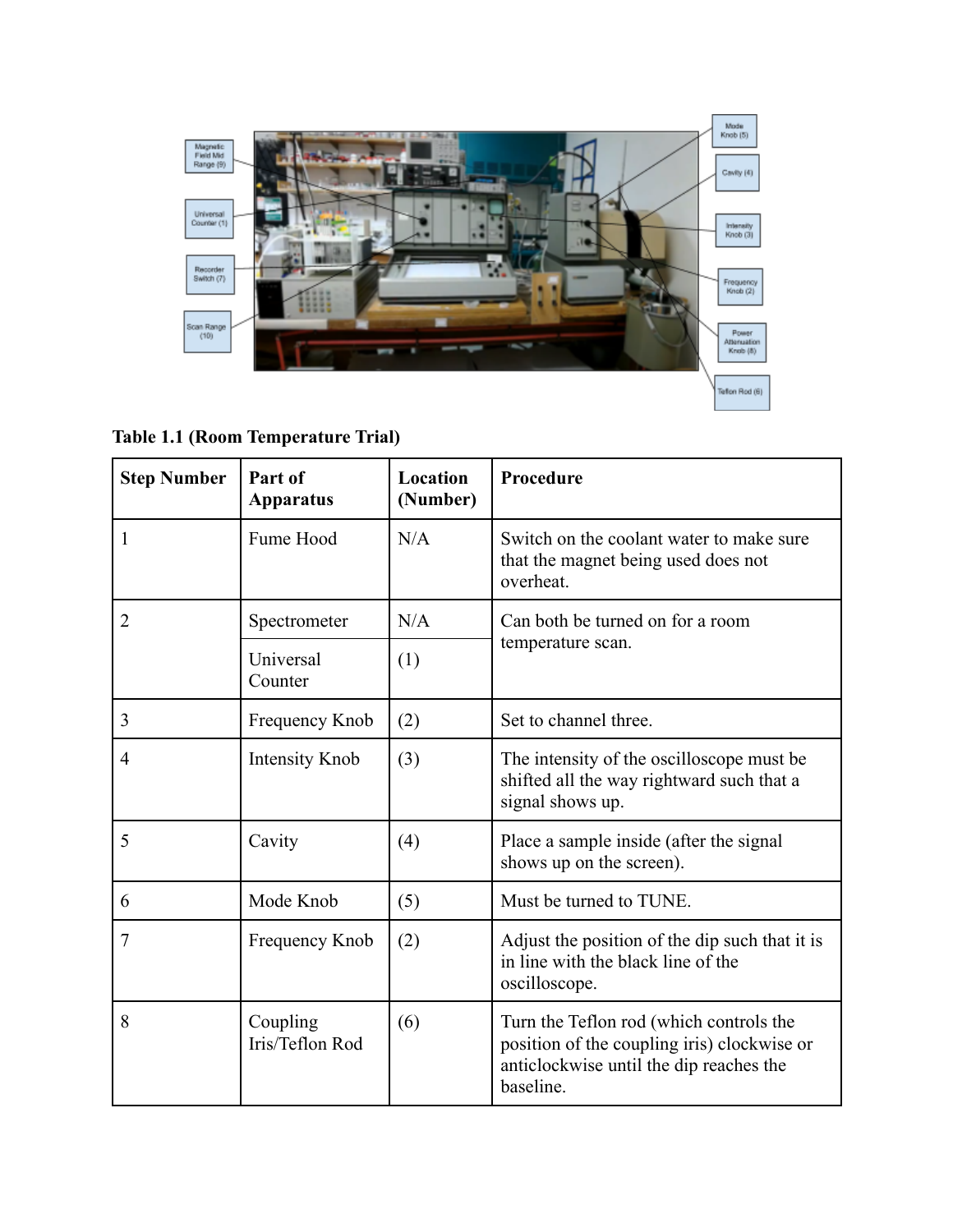| 9  | Mode Knob                    | (5)  | Must be turned to OPERATE.                                                         |
|----|------------------------------|------|------------------------------------------------------------------------------------|
| 10 | Recorder Switch<br>(7)       |      | Can be turned ON.                                                                  |
| 11 | Frequency Knob               | (2)  | Must be adjusted such that frequency error                                         |
|    | Power<br>Attenuation<br>Knob | (8)  | and detector current are at a suitable level.                                      |
| 12 | Magnetic Field<br>Mid Range  | (9)  | Both can be set to a suitable level and<br>finally the scan button can be pressed. |
|    | Scan Range                   | (10) |                                                                                    |

Some of the variances in procedure when conducting a low temperature trial include the fact that after the coolant is switched on from the fume hood the temperature controller will also be flicked on (as opposed to the initial steps in a room temp. trial). Next, the nitrogen valve located behind the spectrometer should be turned on and have a nitrogen flow with pressure of around 25 - 30 psi. Once liquid nitrogen is placed into the bin looking container in the bottom left of the image (a dewar) the sample that is being tested must be lowered extremely slowly into another separate dewar containing more liquid nitrogen. After this sample has cooled to an apt temperature the sample can be placed into the cavity and the same steps used in a room temperature trial can be used now to finish off the low temperature trial.

# **Results and Discussion:**



*Myoglobin in Water Sample Myoglobin in Glycerol Sample*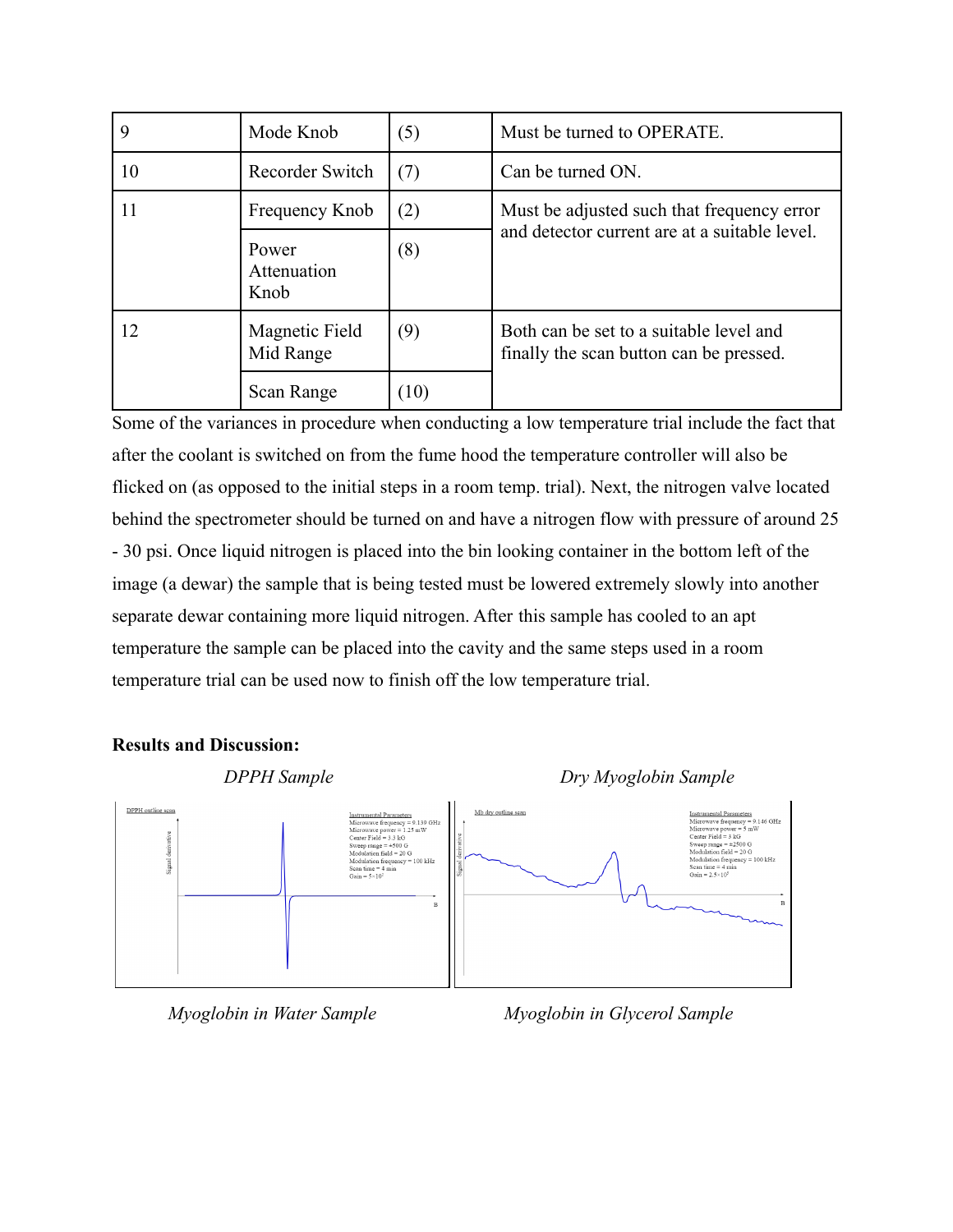

*Manganese Chloride in Water Sample*



# **Table 1.2 (Results)**

| <b>Sample</b>              | <b>Starting Field</b><br>$(B_{c})$ (G) | Ending Field $(B_2)$<br>(G) | <b>Spectra Width</b><br>$(w_{c})$ (cm) | <b>External Magnetic Field</b> $(B_0)$ (G)<br>(using formula below) |
|----------------------------|----------------------------------------|-----------------------------|----------------------------------------|---------------------------------------------------------------------|
| <b>DPPH</b>                | 2800                                   | 3800                        | 19                                     | 3236.821                                                            |
| Dry Mb                     | 500                                    | 5500                        | 26.1                                   | 3124.526                                                            |
| Mb in Water                | 500                                    | 5500                        | 21.8                                   | 3412.8                                                              |
| Mb in Glycerol             | 500                                    | 5500                        | 23.2                                   | 3215.5                                                              |
| MnCl <sub>2</sub> in Water | 500                                    | 5500                        | 22.5                                   | 2811.111                                                            |

**Formula:** 
$$
B_0 = ((B_e - B_s) \div w_s) \times w_{rmf} + B_s (w_{rmf} \cdot \text{width of the resonance magnetic})
$$

field)

| <b>Sample</b> | Frequency<br>$(v)$ (GHz) | Resonance<br><b>Magnetic Field</b><br>$(B_0)(kG)$ | <b>G-Value</b><br>(g)<br>(Unitless) | <b>Additional Notes</b>                                                            |
|---------------|--------------------------|---------------------------------------------------|-------------------------------------|------------------------------------------------------------------------------------|
| <b>DPPH</b>   | 9.139                    | 3.2368                                            | 2.0173                              | Identified as an isotropic curve. The literature<br>g-value is at 2.0037 for DPPH. |
| Dry Mb        | 9.146                    | 3.1245                                            | 2.0914                              | Took resonance field as the point where positive                                   |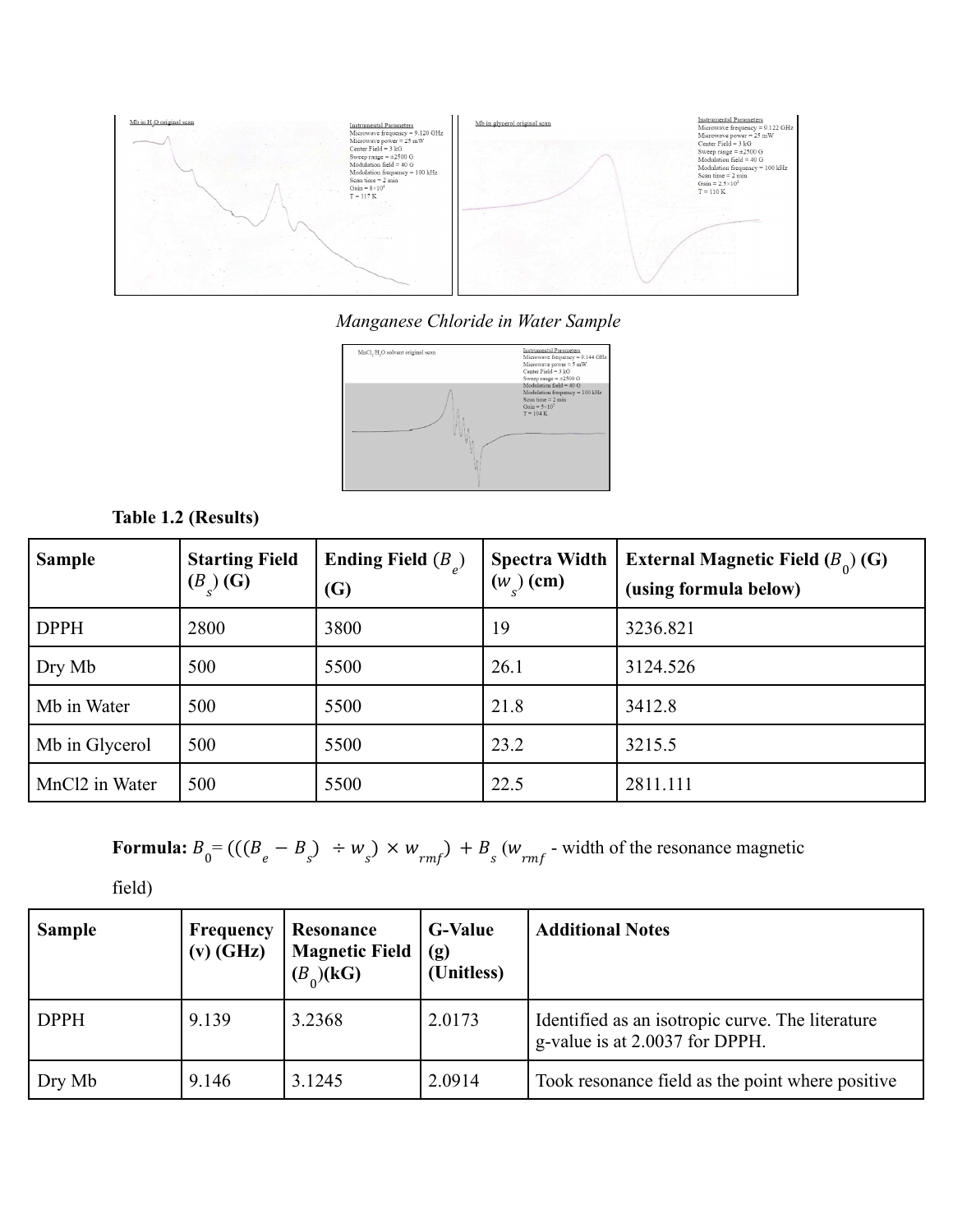|                            |       |        |        | part of derivative line was equal to negative.                                                     |
|----------------------------|-------|--------|--------|----------------------------------------------------------------------------------------------------|
| Mb in Water                | 9.120 | 3.4128 | 1.9093 | N/A                                                                                                |
| Mb in Glycerol             | 9.122 | 3.2155 | 2.0269 | Had wide split so measured linewidth as 3cm or<br>647G                                             |
| MnCl <sub>2</sub> in Water | 9.144 | 2.8111 | 2.3241 | Took resonance field as the point where positive<br>part of derivative line was equal to negative. |

**Formula:**  $g = 0.71449 \frac{v}{B_0}$ 

After taking a glance at the results and calculating the respective g-values using the EPR spectra graphs that were procured from the spectrometer the first few observances include the range and meaning of some of the results. All of the first 4 results seem to permeate around the value of 2.00 thus showing similar properties to that of free electrons which have a g-value of 2.002. In the MnCl2 sample however, we observe a slightly higher g-value of 2.3. In addition to this we can observe a difference in the literature g-value of DPPH which rests at 2.0037 while our experimental value is 2.0173. I suspect that this rather minor difference is a result of a hidden variable that occurred in the experiment itself or in the period of measurement and calculation (due to a lack of precision and uncertainties). Moving on to the shape and g-value for the different types of Myoglobin samples that we had looked at, we can pinpoint upon the fact that the calculated g-value's were quite similar and that the range in values were quite small. However, I believe that the reason that different EPR spectra shapes were observed revolve around the fact that the two solvents used caused the Myoglobin sample to dissolve. Although, I don't believe that solubility of this solute and solvent was the primary factor in determining this increase in resonance magnetic field that allowed for absorption. If we investigate the bonding of both water and glycerol we can pick up on the fact that they are both hydrogen bonded and hence possess lone pairs on their atoms. Due to this fact, when they come into contact with globular proteins that are able to mesh with the solvent the formation of ligands and chelates can occur. This formation of ligands along with a subsequent change in spin state allows for a higher splitting of the degenerate orbitals. This finally acts as the reason for the higher resonance magnetic field needed to allow for this absorption. As a result, I conclude that ligand number,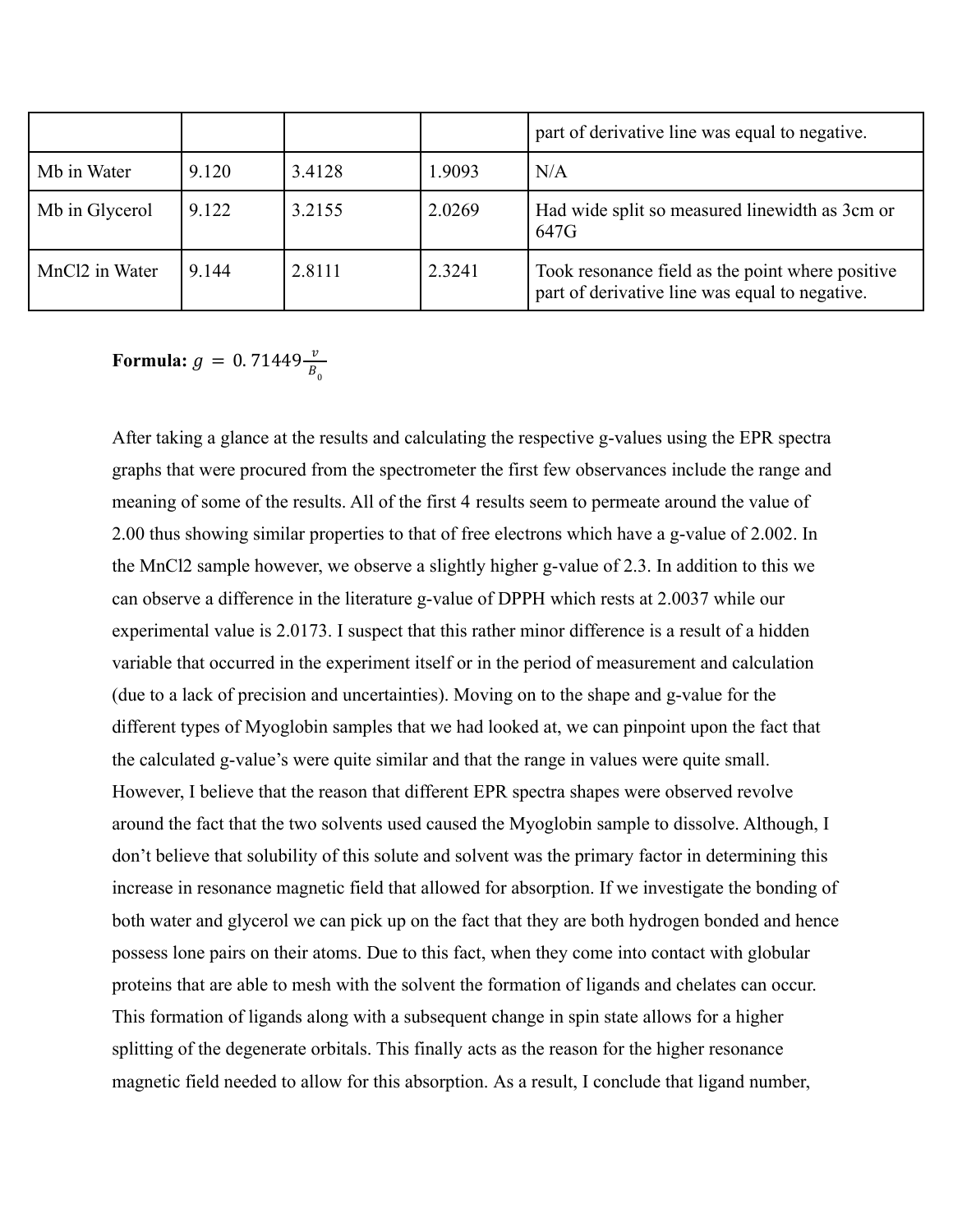ligand geometry, and spin state acted as determining factors in the resonance magnetic field magnitude for the two solvent samples of Myoglobin which hence caused a variance in that of the g-value as compared to that of the dry Myoglobin.

#### **Conclusion:**

To conclude this paper I'd like to touch upon some points of improvement in the study. To begin, I believe that the procurement of the g-value for calculation could have been made more seamless had a graph of the sensitivity of the detector against the g-value been drawn. I believe that by calculating the resonance magnetic field value by hand and visualizing the point of absorption there was room left over for human error thus resulting in the skewing of some results including that of the DPPH which ended up differing in value to that of its literature value. Next, we were able to analyze and understand the process of ESR through the calculation of characteristic g-values of compounds and elements in different solvents all with unpaired electrons. Using the formulas previously derived we were able to come up with an adequate understanding of g-values, how they are procured and what they can be used for in terms of determining the identity of a given compound. Such uses seem to be trending upward towards the future and even today in things like detection of radiation, free radicals, and even the quantification of how many free radicals may be present in something. From this we can derive things such as the compound/element that possesses these free radicals' nature and more. All in all, I firmly believe that use of ESR will exponentially grow going into the future as a direct result of its innovative methods combined with the fact that it is efficient and convenient for finding specific properties and identities of given compounds and elements in a specific area or sample.

#### **References:**

- Ann M. Schmiedekamp, M. Dominic Ryan, and Robert J. Deeth, Inorganic Chemistry 2002 41 (22), 5733-5743, DOI: 10.1021/ic0257930
- Yadav L.D.S. (2005) Electron Spin Resonance (ESR) Spectroscopy. In: Organic Spectroscopy. Springer, Dordrecht. [https://doi.org/10.1007/978-1-4020-2575-4\\_7](https://doi.org/10.1007/978-1-4020-2575-4_7)
- Yipin Lu, Renxiao Wang, Chao-Yie Yang, and Shaomeng Wang, Journal of Chemical Information and Modeling 2007 47 (2), 668-675, DOI: 10.1021/ci6003527